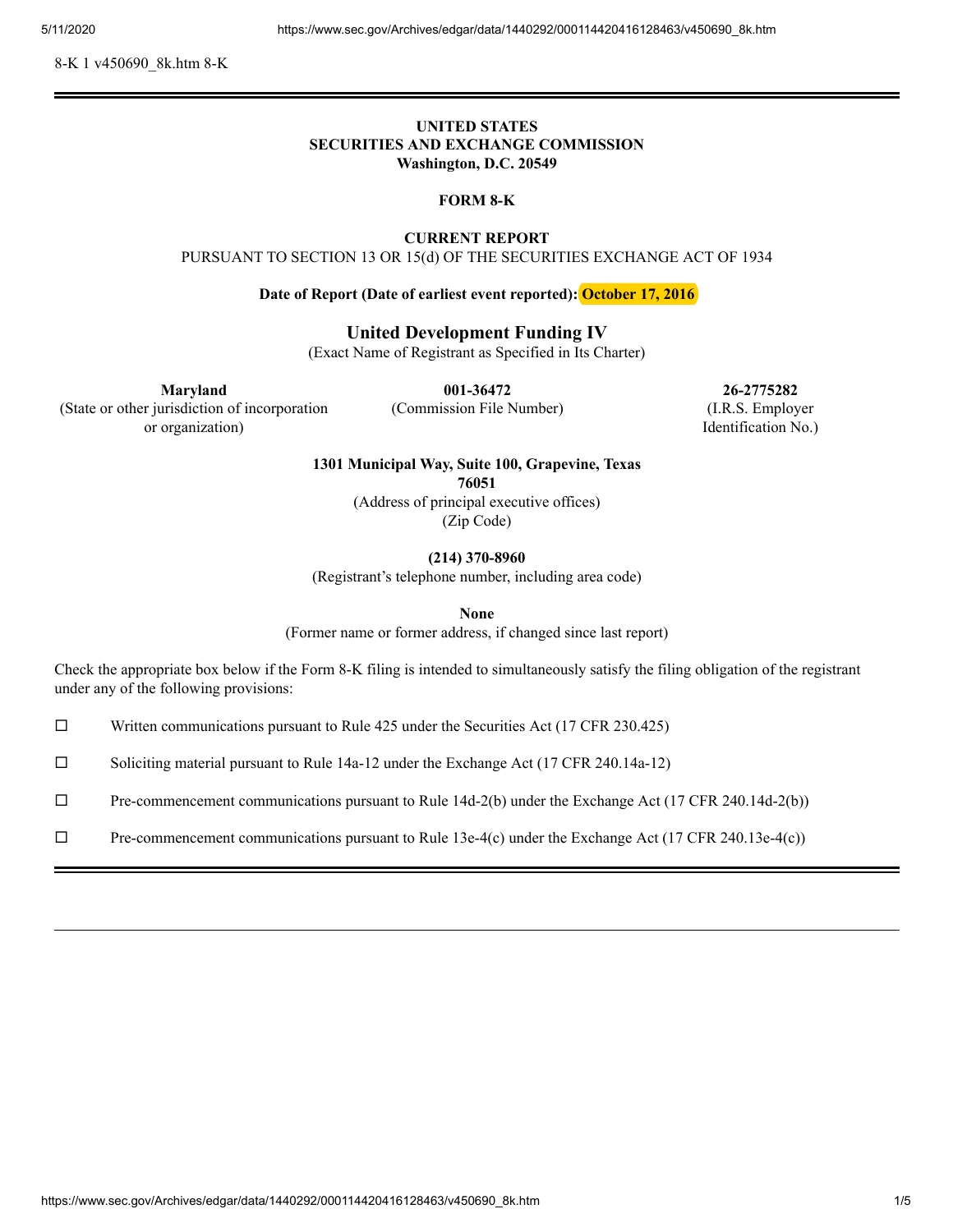### Item 3.01 Notice of Delisting or Failure to Satisfy a Continued Listing Rule or Standard; Transfer of Listing.

On October 17, 2016, United Development Funding IV (the "Trust") received written notice from the staff of The Nasdaq Stock Market LLC ("Nasdaq") notifying the Trust that because the Trust has not filed its Annual Report on Form 10-K for the year ended December 31, 2015 (the "2015 Form 10-K") and its Quarterly Reports on Form 10-Q for the quarters ended March 31 and June 30, 2016 (the "2016 Forms 10-Q" and collectively with the 2015 Form 10-K, the "Reports") by October 17, 2016, the deadline by which the Trust was to file all Reports in order to regain compliance with Nasdaq Listing Rule  $5250(c)(1)$ , Nasdaq will convert the trading halt in the Trust's common shares that has been in place since February 2016 to a trading suspension effective at the open of business on October 19, 2016. As provided in the notice from Nasdaq, following this suspension, the Trust's securities may trade on the over-the-counter market. Nasdaq also informed the Trust that it will ultimately file a Form 25-NSE Notification of Delisting with the U.S. Securities and Exchange Commission (the "SEC"), removing the Trust's securities from listing and registration on The Nasdaq Stock Market. While the trading suspension will be effective at the open of business on October 19, 2016, the Trust currently plans to appeal Nasdaq's determination to delist the Trust's securities. No assurance can be given regarding whether Nasdaq will grant this appeal or whether the appeal will ultimately be successful in preventing the delisting of the Trust's securities.

As previously disclosed, the Trust received notice on March 17, 2016 from the Nasdaq Listing Qualifications Department stating that because the Trust had not yet filed its 2015 Form 10-K with the SEC, it was not in compliance with the continued listing requirement set forth in Nasdaq Listing Rule 5250(c)(1). In response to such notice, the Trust appealed to the Nasdaq Hearings Panel (the "Panel"). As previously disclosed in a Current Report on Form 8-K filed with the SEC on July 26, 2016, the Trust received written notice on July 25, 2016 that the Panel had determined to continue the listing of the Trust's securities on Nasdaq subject to the condition that, on or before September 12, 2016, the Trust evidenced compliance with Nasdaq Listing Rule  $5250(c)(1)$  by filing all necessary periodic reports with the SEC. The Trust subsequently requested an extension of such September 12, 2016 filing deadline, and the Panel granted an extension of the deadline to October 17, 2016.

On October 13, 2016, the Trust informed Nasdaq that it would be unable to meet the previously granted extended deadline of October 17, 2016 for filing the 2015 Form 10-K and the 2016 Forms 10-Q, as a result of the Trust's auditors requiring more time to complete the audit. In addition, the Trust informed Nasdaq that the Trust has received a "Wells Notice" from the staff (the "Staff") of the SEC's Division of Enforcement stating that the Staff has made a preliminary determination to recommend that the SEC file an enforcement action against the Trust alleging violations of certain provisions of the Securities Act of 1933 and the Securities Exchange Act of 1934. Certain individuals associated with the Trust and its advisor also received similar Wells Notices.

A Wells Notice is not a formal allegation or a finding of wrongdoing, but is a preliminary determination by the Staff that it may recommend to the SEC that a civil enforcement action or administrative proceeding be brought against the recipient. The Trust has an opportunity to respond to issues raised by the SEC staff and offer its perspective prior to any SEC decision on whether to authorize the commencement of an enforcement proceeding. Under SEC procedures, a recipient of a Wells Notice has an opportunity to respond in the form of a "Wells submission" that seeks to persuade the SEC that such an action should not be brought. The Trust intends to provide to the Staff a Wells submission to further explain the Trust's views and its belief that no enforcement action is warranted against the Trust or any individuals associated with the Trust and its advisor. The receipt of the Wells Notice does not change the Trust's belief that it has complied with all laws and regulations, and therefore, the Trust intends to contest any charges that may be brought. The Trust is unable to predict how long the SEC process will last, the outcome of the SEC's investigation or any action that the SEC may decide to pursue, or any other impact on the Trust as a result of the proposed or any actual enforcement action.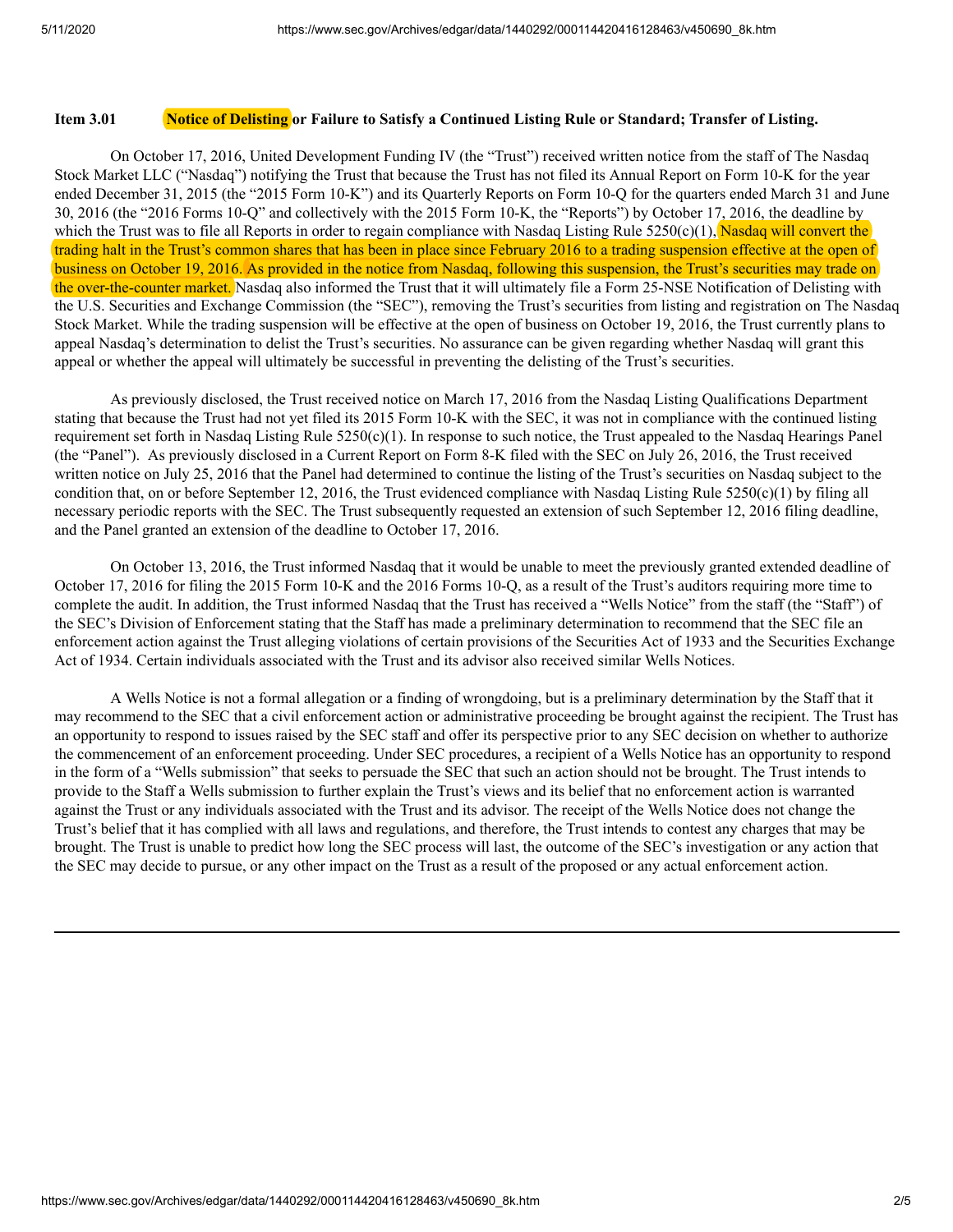On October 17, 2016, the Panel determined that, in light of the Trust's missed exception dates for filing the Reports and the uncertainty about the Trust's ability to timely file the Reports that has been created by the Wells Notices, the Panel believes that it is highly improbable that the Trust can regain compliance with the filing requirements for listing within the discretionary time period available to the Panel. For this reason, Nasdaq has determined to suspend trading in the Trust's shares on The Nasdaq Stock Market at the open of business on October 19, 2016. As previously disclosed, trading in the Trust's securities on The Nasdaq Stock Market has been halted since February 2016.

#### **Item 8.01 Other Events.**

While the Trust is unable to provide audited financial statements at this time, the total owed under lines of credit and notes payable has been reduced from approximately \$170.9 million at September 30, 2015 to approximately \$26.9 million as of October 17, 2016.

## *Press Release*

On October 18, 2016, the Trust issued a press release regarding the notice received from Nasdaq, a copy of which is attached as Exhibit 99.1 to this Current Report on Form 8-K.

## **Item 9.01 Financial Statements and Exhibits.**

- (d) Exhibits
	- 99.1 Press Release of United Development Funding IV, dated October 18, 2016.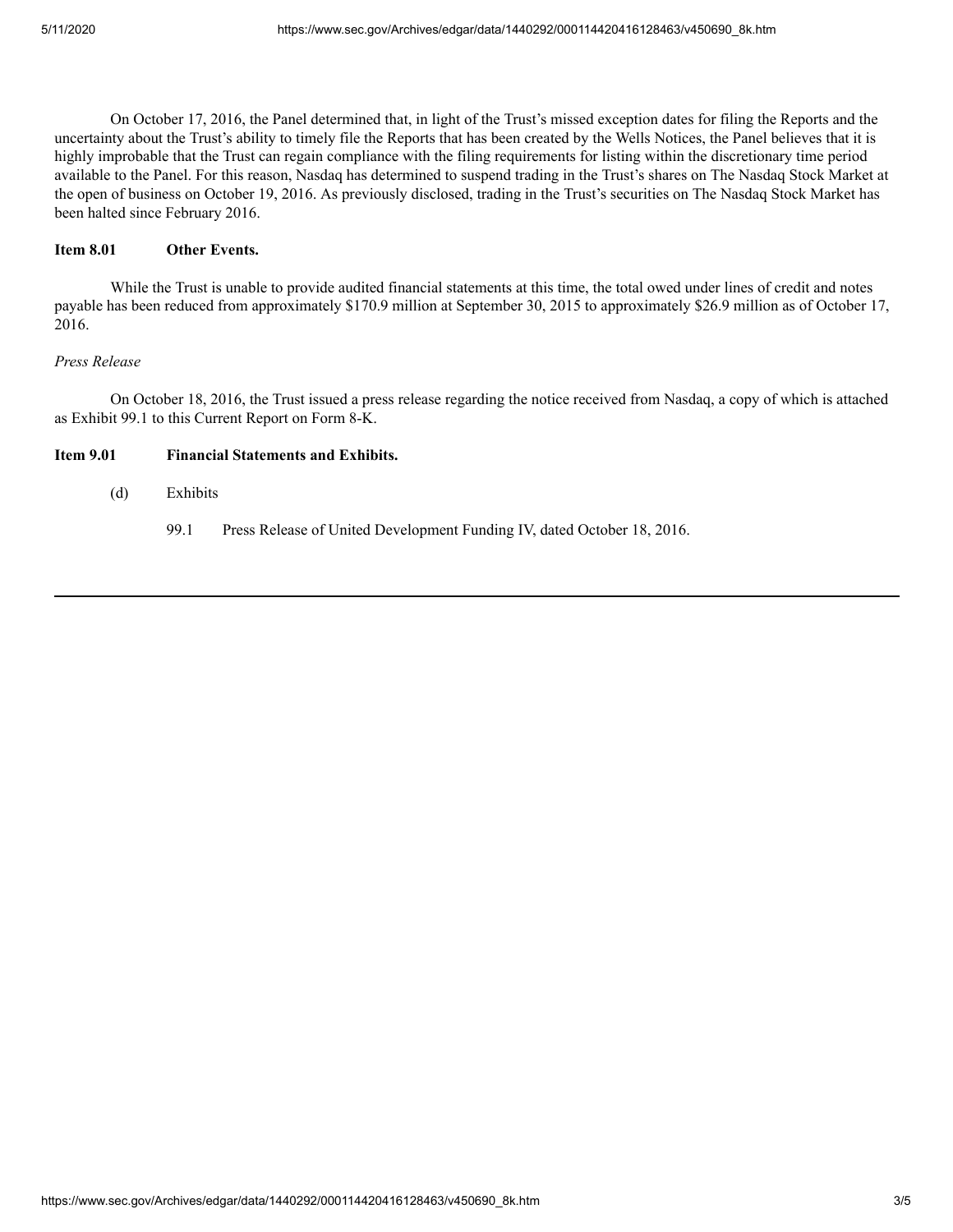#### **SIGNATURE**

Pursuant to the requirements of the Securities Exchange Act of 1934, the Registrant has duly caused this report to be signed on its behalf by the undersigned hereunto duly authorized.

#### **United Development Funding IV**

Dated: October 18, 2016 By: /s/ Hollis M. Greenlaw

Hollis M. Greenlaw Chief Executive Officer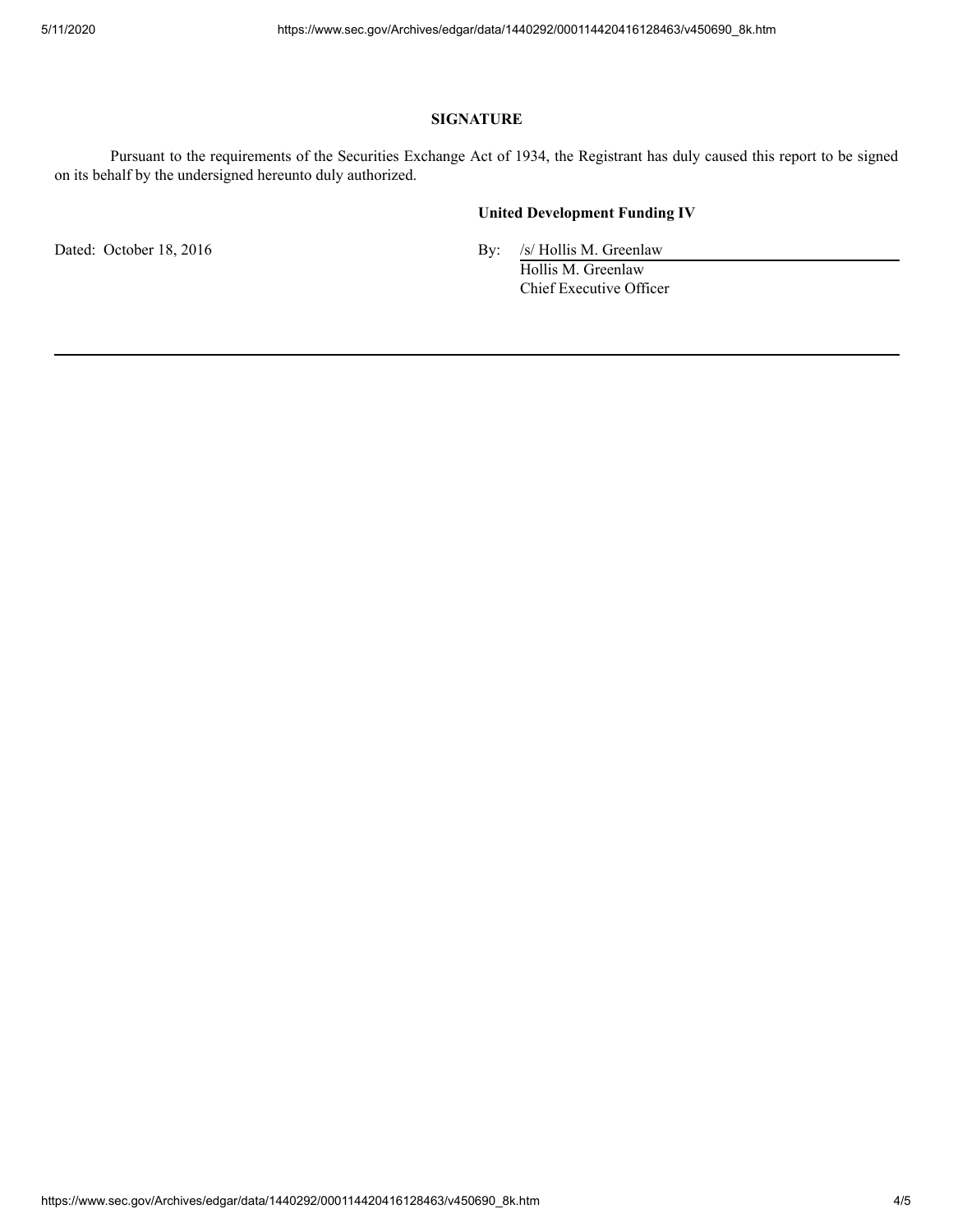# **EXHIBIT INDEX**

Exhibit No. Description

99.1 Press Release of United Development Funding IV, dated October 18, 2016.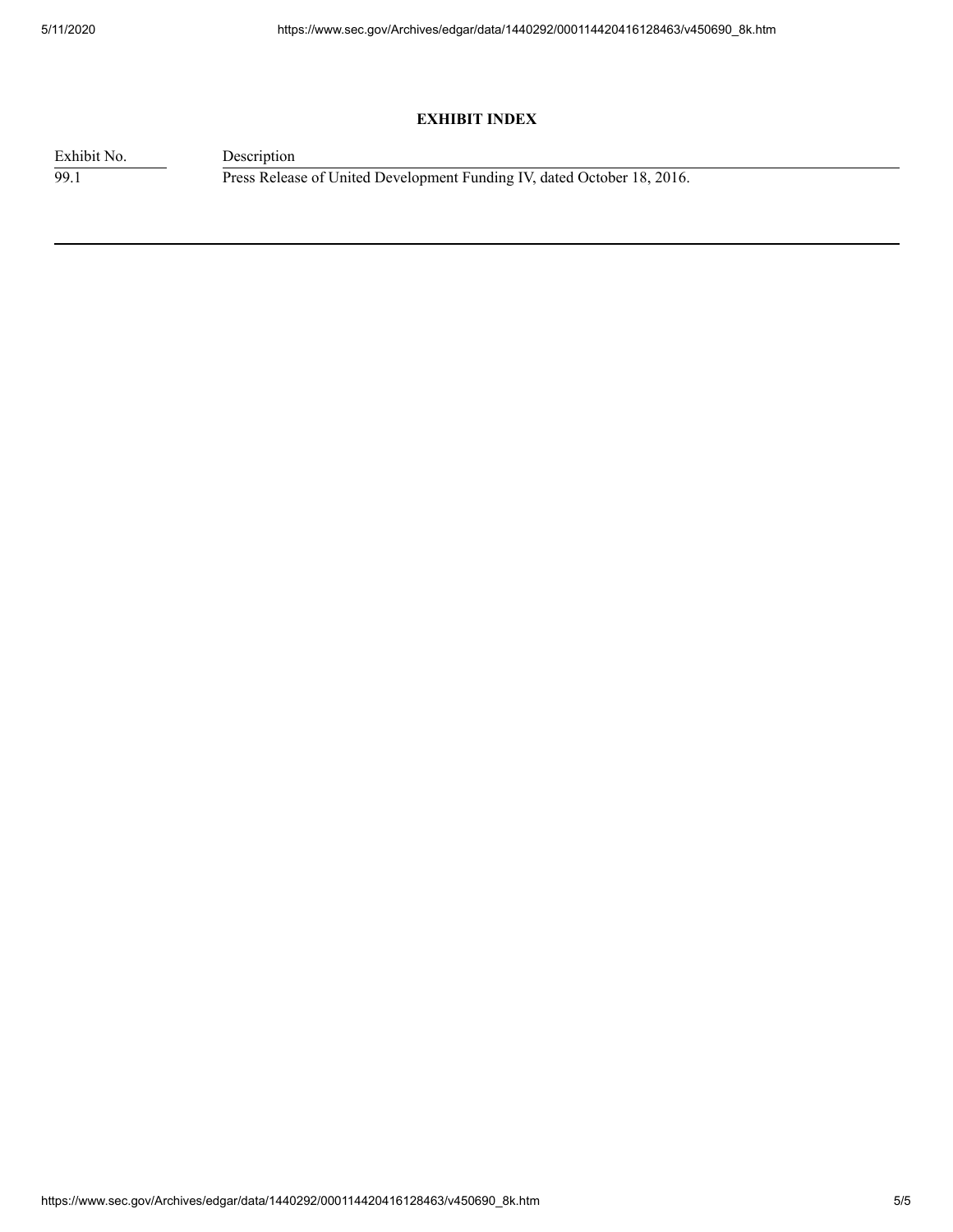**Exhibit 99.1**



# **United Development Funding IV Receives Delisting Notice From Nasdaq**

GRAPEVINE, Texas, Oct. 18, 2016 (GLOBE NEWSWIRE) -- United Development Funding IV ("UDF IV" or the "Trust") announced that it received a written notification letter from The NASDAQ Stock Market LLC ("Nasdaq") indicating that the Nasdaq Hearings Panel ("Panel") had determined to delist the shares of the Trust from Nasdaq because the Trust has not filed its Annual Report on Form 10-K for the year ended December 31, 2015 (the "2015 Form 10-K") and its Quarterly Reports on Form 10-Q for the quarters ended March 31 and June 30, 2016 (the "2016 Forms 10-Q" and collectively with the 2015 Form 10-K, the "Reports") by October 17, 2016, the deadline by which the Trust was to file all Reports in order to regain compliance with Nasdaq Listing Rule 5250(c)(1).

Accordingly, the trade halt that has been in place since February 2016 will be converted to a trading suspension effective at the open of business on October 19, 2016. While this suspension will occur at the open of business on October 19, 2016, the Trust currently plans to appeal the Panel's determination to delist the Trust's shares, although no assurance can be given regarding whether the Panel will grant the appeal or whether the appeal will ultimately be successful in preventing the delisting of the Trust's shares. As stated in the notification letter from Nasdaq, following the suspension of trading of the Trust's shares on Nasdaq, the Trust's shares may trade on the over-the-counter market.

On October 13, 2016, the Trust informed Nasdaq that it would be unable to meet the previously granted extended deadline of October 17, 2016 for filing the 2015 Form 10-K and the 2016 Forms 10-Q, as a result of the Trust's auditors requiring more time to complete the audit. In addition, the Trust informed Nasdaq that the Trust has received a "Wells Notice" from the staff (the "Staff") of the U.S. Securities and Exchange Commission's ("SEC") Division of Enforcement stating that the Staff has made a preliminary determination to recommend that the SEC file an enforcement action against the Trust alleging violations of certain provisions of the Securities Act of 1933 and the Securities Exchange Act of 1934. Certain individuals associated with the Trust and its advisor also received similar Wells Notices.

A Wells Notice is not a formal allegation or a finding of wrongdoing, but is a preliminary determination by the Staff that it may recommend to the SEC that a civil enforcement action or administrative proceeding be brought against the recipient. Under SEC procedures, a recipient of a Wells Notice has an opportunity to respond in the form of a "Wells submission" that seeks to persuade the SEC that such an action should not be brought. The Trust intends to provide to the Staff a Wells submission to further explain the Trust's views and its belief that no enforcement action is warranted against the Trust or any individuals associated with the Trust and its advisor. The receipt of the Wells Notice does not change the Trust's belief that it has complied with all laws and regulations. The Trust is unable to predict how long the SEC process will last, the outcome of the SEC's investigation or any action that the SEC may decide to pursue, or any other impact on the Trust as a result of the proposed or any actual enforcement action.

While the Trust is unable to provide audited financial statements at this time, the total owed under lines of credit and notes payable has been reduced from approximately \$170.9 million at September 30, 2015 to approximately \$26.9 million as of October 17, 2016.